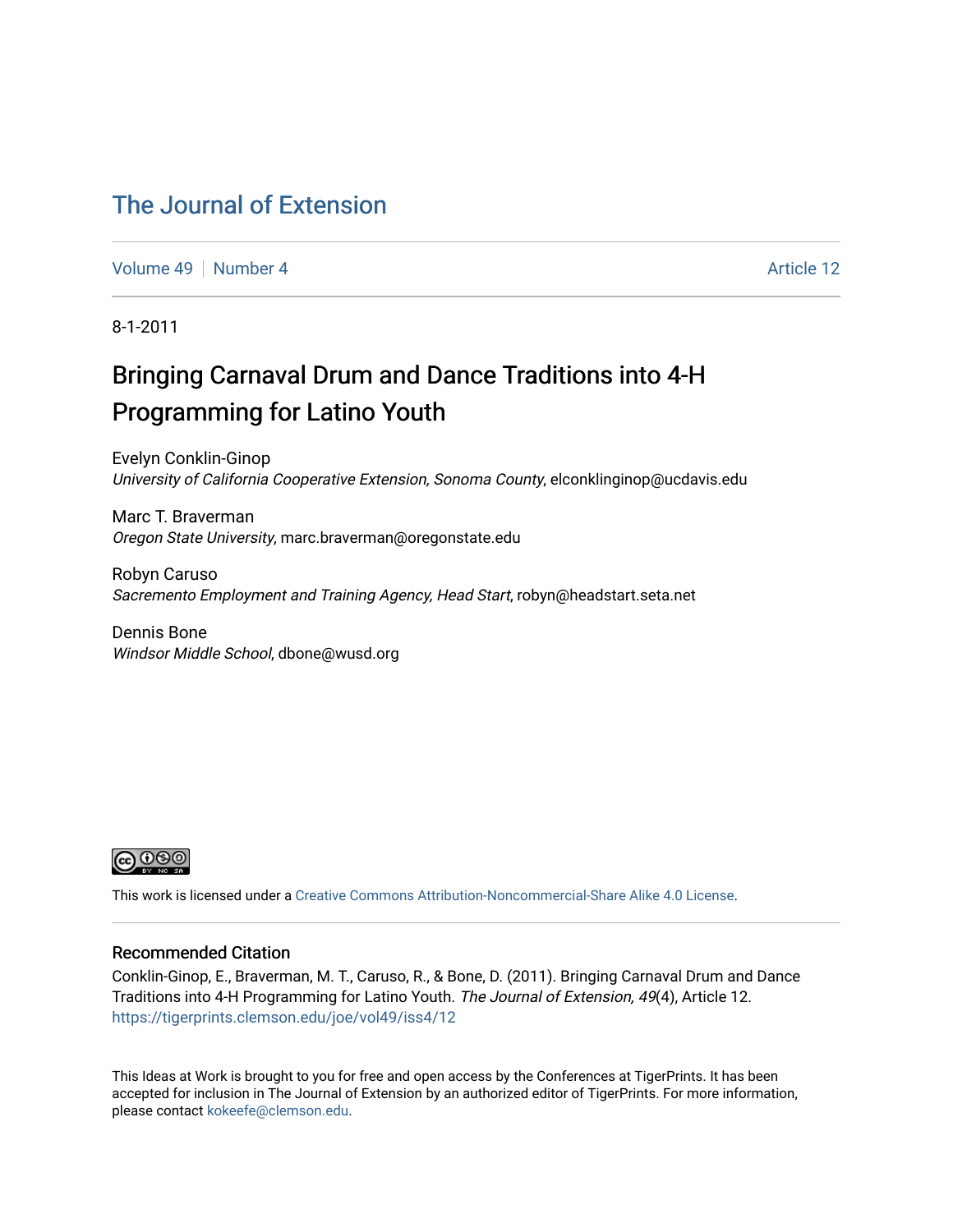

# **August 2011 Volume 49 Number 4 Article Number 4IAW1**

[Return to Current Issue](http://www.joe.org:80/joe/2011august/)

# **Bringing Carnaval Drum and Dance Traditions into 4-H Programming for Latino Youth**

#### **Evelyn Conklin-Ginop**

4-H Youth Development Advisor University of California Cooperative Extension, Sonoma County Santa Rosa, California [elconklinginop@ucdavis.edu](mailto:elconklinginop@ucdavic.edu)

#### **Marc T. Braverman**

Program Leader, Extension Family and Community Health & Professor, Human Development and Family Sciences Oregon State University Corvallis, Oregon [marc.braverman@oregonstate.edu](mailto:marc.braverman@oregonstate.edu)

#### **Robyn Caruso**

Program Officer Sacramento Employment & Training Agency, Head Start Sacramento, California [Robyn@headstart.seta.net](mailto:Robyn@headstart.seta.net)

#### **Dennis Bone**

4-H Bloco Drum and Dance Site Director & Student Advisor Windsor Middle School Windsor, California [dbone@wusd.org](mailto:dbone@wusd.org)

**Abstract:** 4-H Bloco Drum and Dance is an afterschool program that teaches adolescents drumming, dancing, and theater arts in the rich traditions of Brazilian Carnaval. Teens learn to express themselves in a variety of modalities and perform at community events. The program was developed by a community coalition that included 4-H, other youth programs, and the school district. Most program participants are Latino, high-risk youth. Program evaluation revealed that 4-H Bloco has positive impacts with regard to cultural appreciation, gang-related attitudes and awareness, health awareness, exercise, and nutrition. Bloco demonstrates the value of culturally relevant arts education in Extension youth programming.

## **Introduction**

In the California town of Windsor about an hour north of San Francisco, population 25,000, the Sonoma County 4-H Program teaches teens the drumming, dancing, and theater arts associated with the expressive, spontaneous, and joyous traditions of Brazilian Carnaval. High school and middle school youth develop and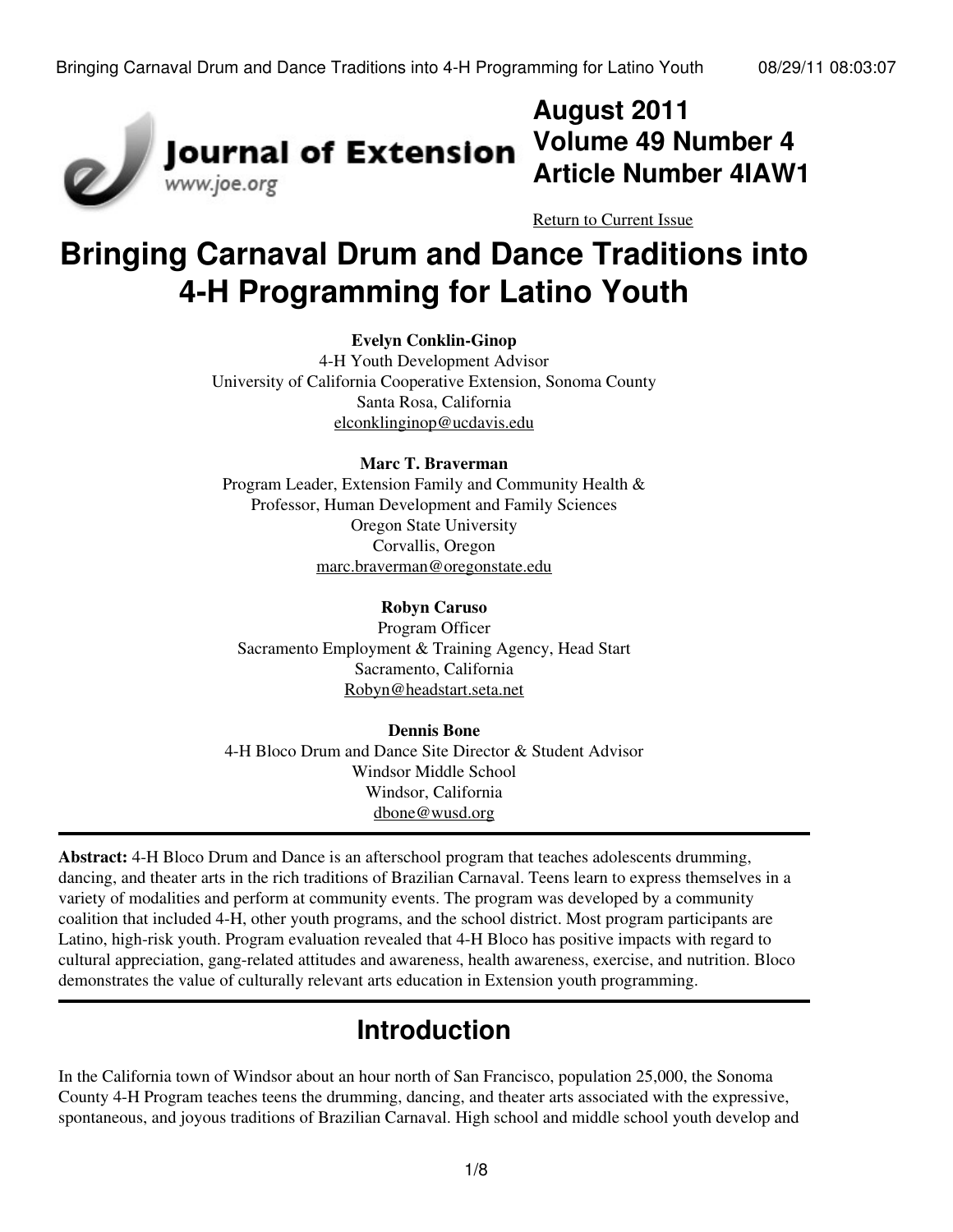practice these skills throughout the year and perform at a wide variety of community events. The afterschool program, called 4-H Bloco, is designed to prevent gang involvement, promote cultural understanding, increase exercise, and promote good nutrition.

## **Cultural Arts Programming for Latino Youth**

Arts education programs can promote positive youth development in multiple ways. They can engage young people who are difficult to reach through academic or other contexts (Fiske, 1999; Gadsden, 2008), and they stimulate planning, problem solving, and creativity (Health & Roach, 1999). Music education programs, in particular, can allow youth to express identity and emotions, communicate with peers, and explore their cultural backgrounds (O'Neill, 2005). The 4-H Bloco program uses teens' natural love of music and movement to get them more active in their everyday lives.

Latino youth are often a challenging audience to recruit into Extension programs (Borden et al., 2006; Hobbs, 2004). Arts programs that reflect Latino culture can be especially powerful in attracting and engaging Latino youth (Blanco-Vega, Castro-Olivo, & Merrell, 2008). Through its exploration of drum and dance traditions that exist across South America, Bloco offers teens a variety of musical choices, as well as drum and dance instructors who have extensive knowledge about these cultural traditions.

# **Community Context and Program Aims**

In 2003, there were several good reasons for bringing a creative approach to teen programming to Windsor. The town had been experiencing increased problems with gang activity and youth crime, and its high school had experienced incidents of friction between youth of different ethnicities.

An afterschool program that could keep teens engaged would be an important approach to this issue. Studies show that the afterschool hours are the peak time for juvenile crime and risky behaviors, including gang activities and alcohol and drug use, but those hours can also provide numerous opportunities for learning and productive activity. Afterschool programs have demonstrated their potential to produce important outcomes for teens, although it can be challenging to attract teens to these programs and keep them there with enjoyable, rewarding activities (Ferrari & Turner, 2006; Granger, 2008; Hirsch, 2005; Shernoff & Vandell, 2008; Weiss, Little, & Bouffard, 2005).

In order to address these programming needs, representatives from Windsor's community youth programs, high school, middle schools, and local government formed a task force to study the issue and develop programming for Windsor's youth. The group conducted a needs assessment that included a survey for parents and teens administered through the schools and held several community meetings to share findings and gather program ideas.

The task force determined that Windsor teens were not being well-served, especially in the Hispanic community. In the community meetings the idea formed to offer a drum and dance program as a way to increase exercise, embrace the community's diversity, and reduce gang activity. The Extension 4-H Program became the lead agency for program development.

The 4-H Bloco Drum and Dance Program was developed over the next year. Patterned in part on a highly successful San Francisco program for Latino youth called Loco Bloco, the 4-H program sought to provide low-income minority and immigrant families with professional-level arts education. From 2003-2008, 4-H Bloco received grant funding through Extension's national Children, Youth and Families at Risk (CYFAR) initiative.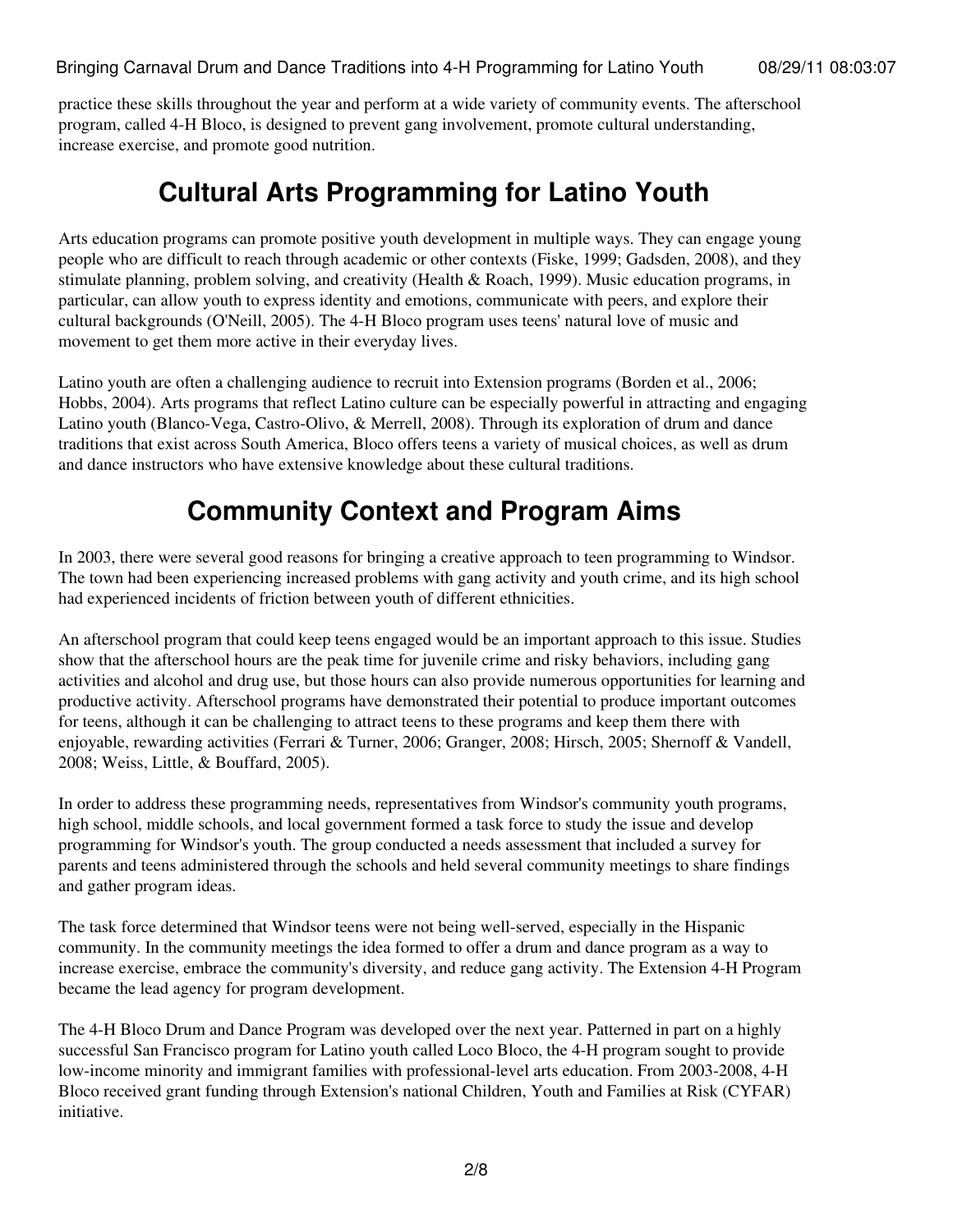### **Bloco in Action**

4-H Bloco Drum and Dance currently serves about 60-80 youth in grades 6-12 annually, providing afterschool classes in theater arts, music, and dance at three sites, drawing from four schools in the Windsor district. To implement the program, 4-H Bloco hires arts professionals from the San Francisco Bay Area who are active in Latino arts programs. Drum students learn basic music concepts and techniques for playing various percussion instruments, while dance students learn dance steps and develop their own dance routines. High school participants serve as mentors to younger students. The program also contains a nutrition component that includes healthy snacks and regular food demonstrations.

After developing their music and dance routines, students are offered opportunities to perform at local and state events (Figure 1), including school assemblies, community fairs, annual Cinco de Mayo celebrations, and the San Francisco Carnaval each spring. In addition, the 4-H Bloco teens performed at half-time of a 2007 Oakland Raiders football game, and they were the opening act for Carlos Santana at a 2007 benefit concert in Santa Rosa.



**Figure 1.** The 4-H Bloco Drum and Dance Program in Action

# **Evaluation of Bloco's Program Outcomes**

Evaluation results for 4-H Bloco are presented for three program years, from 2006-07 through 2008-09. The primary outcomes of interest include cultural appreciation, gang-related attitudes and involvement, health awareness, exercise, and nutrition. The evaluation used a pretest-posttest design, with participants completing questionnaires at the beginning and end of the program year. Across the three years, 229 youth completed the pretest, and 218 completed the posttest. The ethnicity of program participants was 72% Latino, 14% Caucasian, 7% mixed ethnicity, 3% African-American, 2% Native American, and 2% Asian or Pacific Islander. Fifty-nine percent came from single-parent homes, and 32% came from immigrant families. Thirty-five percent of the teens reported having a good friend in a gang.

Figure 2 presents the evaluation results, showing a variety of positive changes for 4-H Bloco participants from pretest to posttest. The following gains all showed very strong statistical significance (p<.001,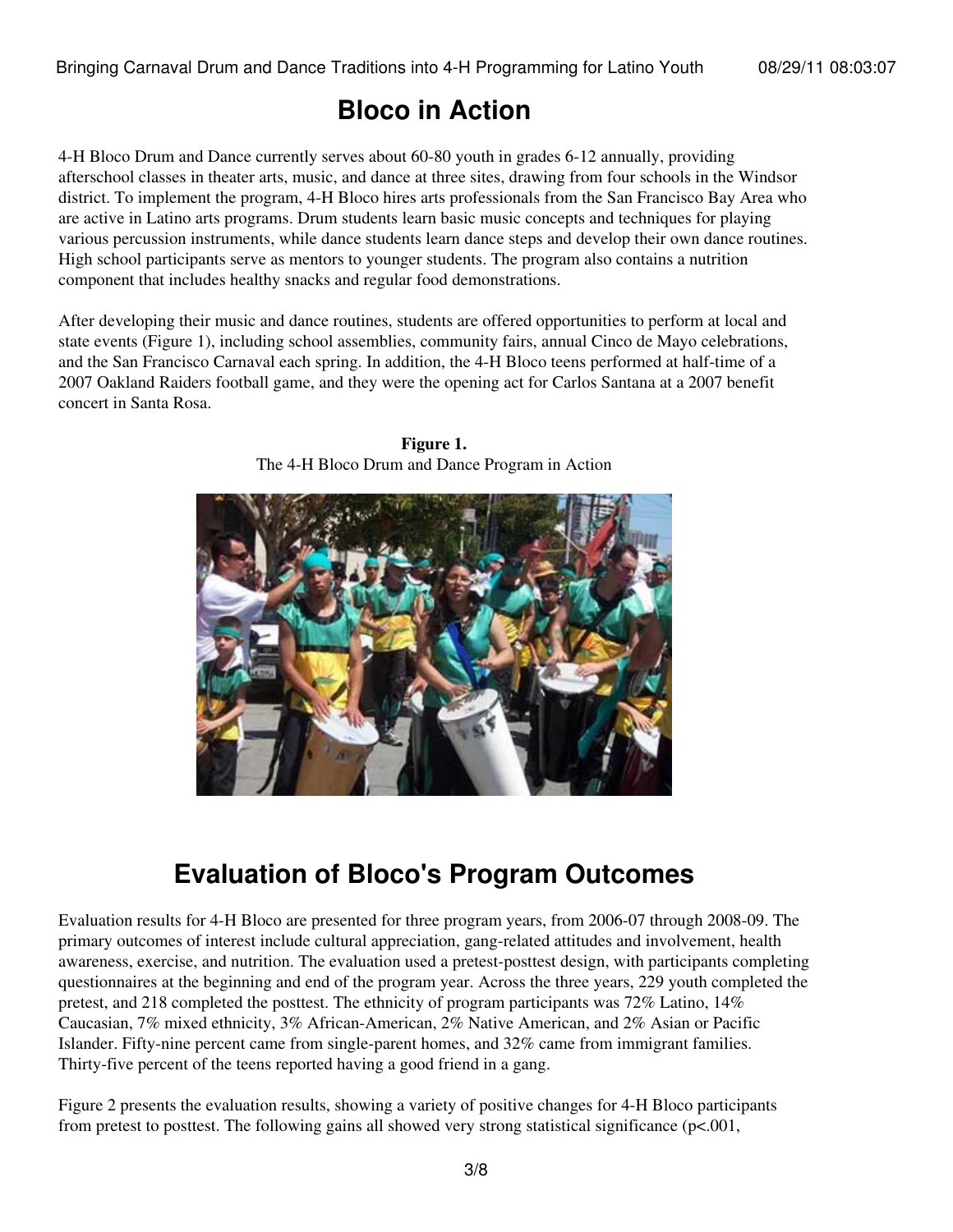two-tailed):

- Cultural appreciation: At pretest, 50% of teens felt it was important for kids their age to learn what life is like in different cultures, compared with 82% on the posttest. At pretest, 76% felt it was important to spend time with peers of different races, compared with 94% at posttest.
- *Gang-related attitudes and involvement*: When asked whether being in a gang is a good idea for young people, 54% at pretest reported "definitely not" or "probably not," compared with 95% at posttest. Eighty percent at pretest believed that the Bloco project would definitely help them stay out of a gang, compared with 96% at posttest. At pretest, 72% percent believed that Bloco would definitely help "most kids" stay out of a gang, compared with 92% at posttest.
- *Health awareness*: At pretest, 28% felt it was definitely important for kids their age to think about their health when deciding what to eat, compared with 54% at posttest.
- *Exercise and nutrition*: At pretest, 69% reported exercising outside of school at least 2 days a week for 20 minutes during the past week (not counting Bloco itself), compared with 84% at posttest. At pretest, 36% reported eating vegetables or green salad daily during the past week, which increased to 60% at posttest. Also, 33% at pretest reported eating fruit 4-6 times in the past week, compared with 78% at posttest. Finally, 14% at pretest reported eating sweets not more than three times in the past week, compared with 67% at posttest.

**Figure 2.** Evaluation Results for the 4-H Bloco Project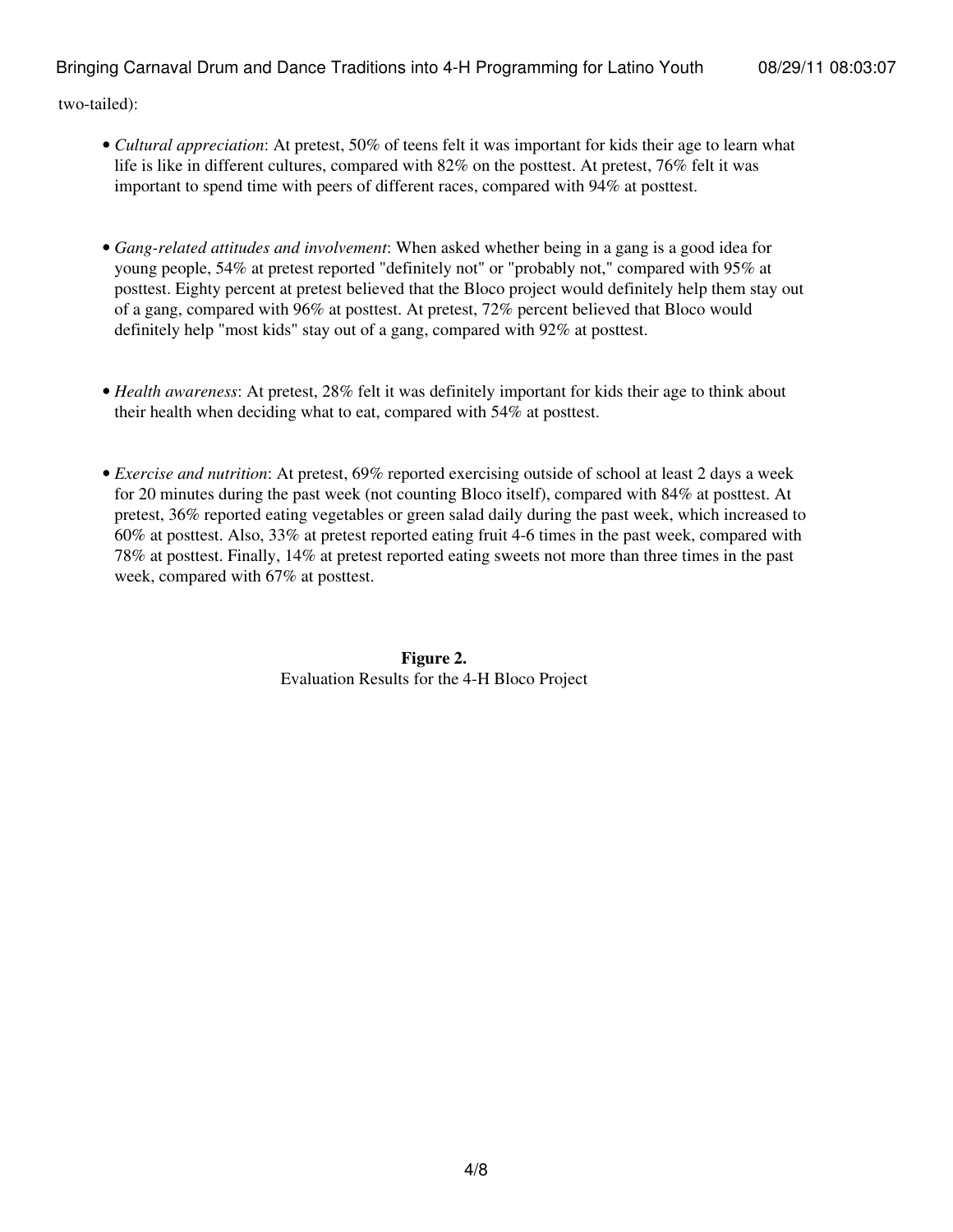

Figure 3 presents a more personal evaluation of Bloco, comments from participants and instructors.

#### **Figure 3.**

In Their Own Words: Participants' Comments on the Bloco Experience

#### **From the teen participants:** • "4-H Windsor Bloco feels like family to me." (Male, 13) • "Bloco gave me a bunch of friends." (Male, 13) • "I was alone in middle school and I didn't fit in. Now as part of Bloco I am proud and strong, and I feel like I can do anything." (Female, 16) • "When I am performing with 4-H Windsor Bloco, I can get away from all the negative things." (Male, 18) We don't talk about gangs in Bloco. We don't need them and we don't want to • be part of them either. We have each other!" (Female, 18) "Beating the drums and putting my feelings into beats, helps me feel free." • (Male, 16) "I love the dancing; it also helps me feel OK about being a larger girl." • (Female, 15) "Bloco is a great experience, I love performing in front of a big crowd." • (Male, 17) • "When I first started playing drums I was so scared, but now I love performing and hearing the crowd cheer." (Male, 19) • "When I dance, I feel like I am flying." (Female, 13)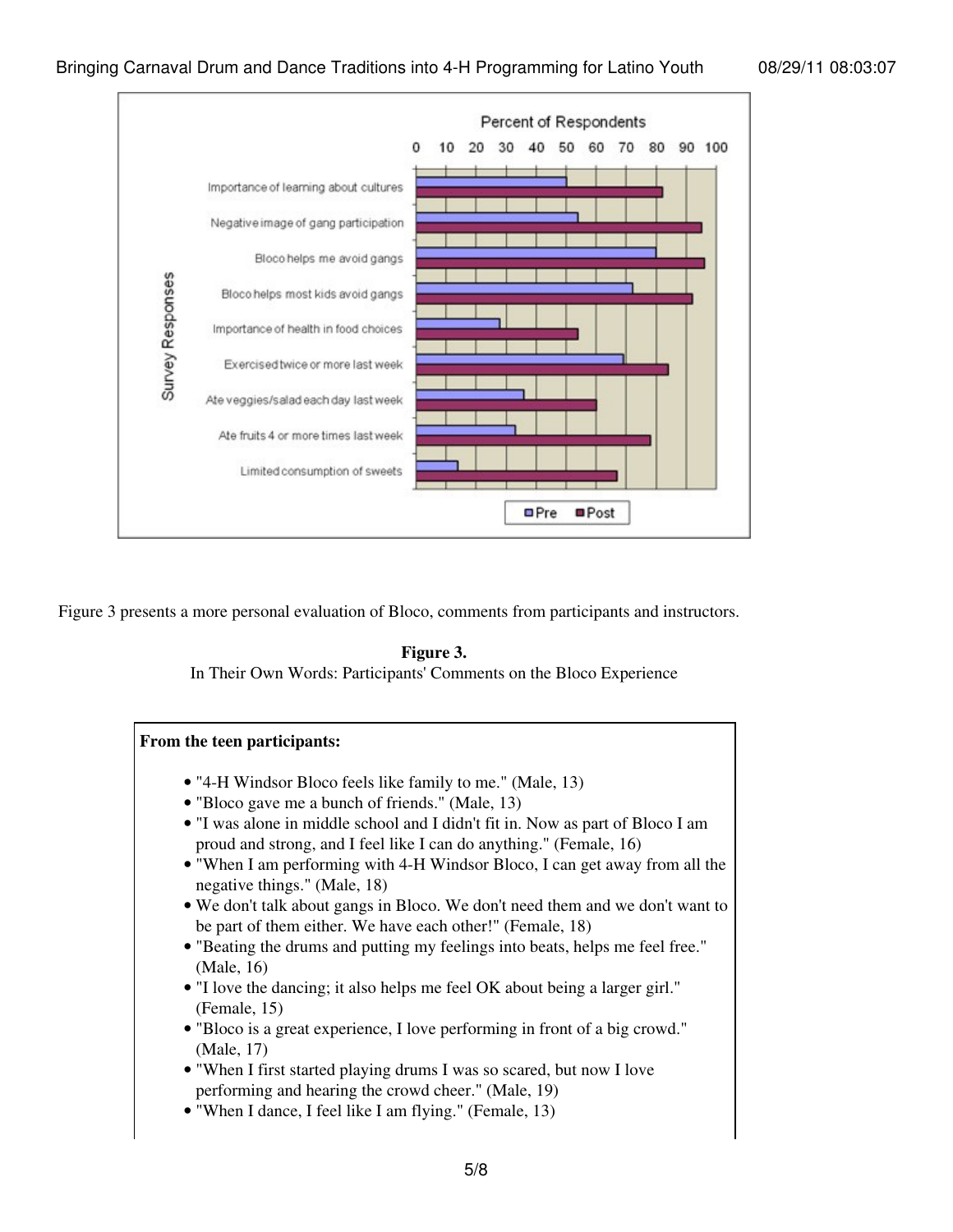**From the musical instructors:**

- "I enjoy seeing the kids progress over the years and grow not only as musicians but as leaders." â *Alfred, Drum Instructor*
- "The teen dancers love to perform." â *Ericka, Dance Instructor*

## **Lessons Learned for Implementing Bloco**

We offer several suggestions for delivering Bloco and similar cultural arts education programs in Extension.

- Program expense and funding sources. The Bloco concept is fairly inexpensive to implement. Its primary expenses include the drum and dance instructors, instruments, and transportation for youth. Educators interested in adopting similar arts programs in their communities can explore start-up grants, community donations, or one-time sponsorships. Currently, 4-H Bloco's funding sources include grants from the Kaiser Foundation, the National 4-H Council, Annie E. Casey Foundation, and the 21st Century Community Learning Centers.
- Family involvement. The families of participants should be included in program activities wherever possible. Family involvement can occur through potlucks, costume construction, travel to performances, and other opportunities.
- Musical adaptability. To the extent possible, the instructors should be ready to adapt the artistic focus of the program to keep it exciting for youth. Teens will bring preferences for different musical styles, and some may be fairly sophisticated in their tastes. For example, they may prefer hip hop, reggae, Brazilian, Afro-Cuban, or other styles.
- Integration with other parts of the county 4-H program. Promoting program integration with other Extension units requires attention and leadership on the part of the Extension staff, as there may be cultural differences to bridge. In Sonoma County, Bloco has become well-accepted within the county's overall 4-H program, and Bloco receives support from the local 4-H foundation and council. As with other 4-H units, Bloco offers leadership roles for youth to serve as president, treasurer, and secretary. Bloco youth also attend the 4-H camps and events such as Sonoma's annual barbecue fundraiser.

# **Future Directions**

The 4-H Bloco Drum and Dance program has experienced steady success since its inception in 2003, enjoying high local visibility and enthusiastic participation from youth. In 2009 it was recognized as a Program of Distinction by the National 4-H Headquarters at USDA. The program has also been introduced in the nearby city of Santa Rosa, which has a large low-income population and has experienced gang-related problems among its youth.

4-H Bloco is one example of how youth can be enthusiastically engaged in afterschool programming through culturally relevant arts education. As funding restrictions increasingly reduce school-based arts programs, 4-H and other youth programs can help to address an enormous need, especially in disadvantaged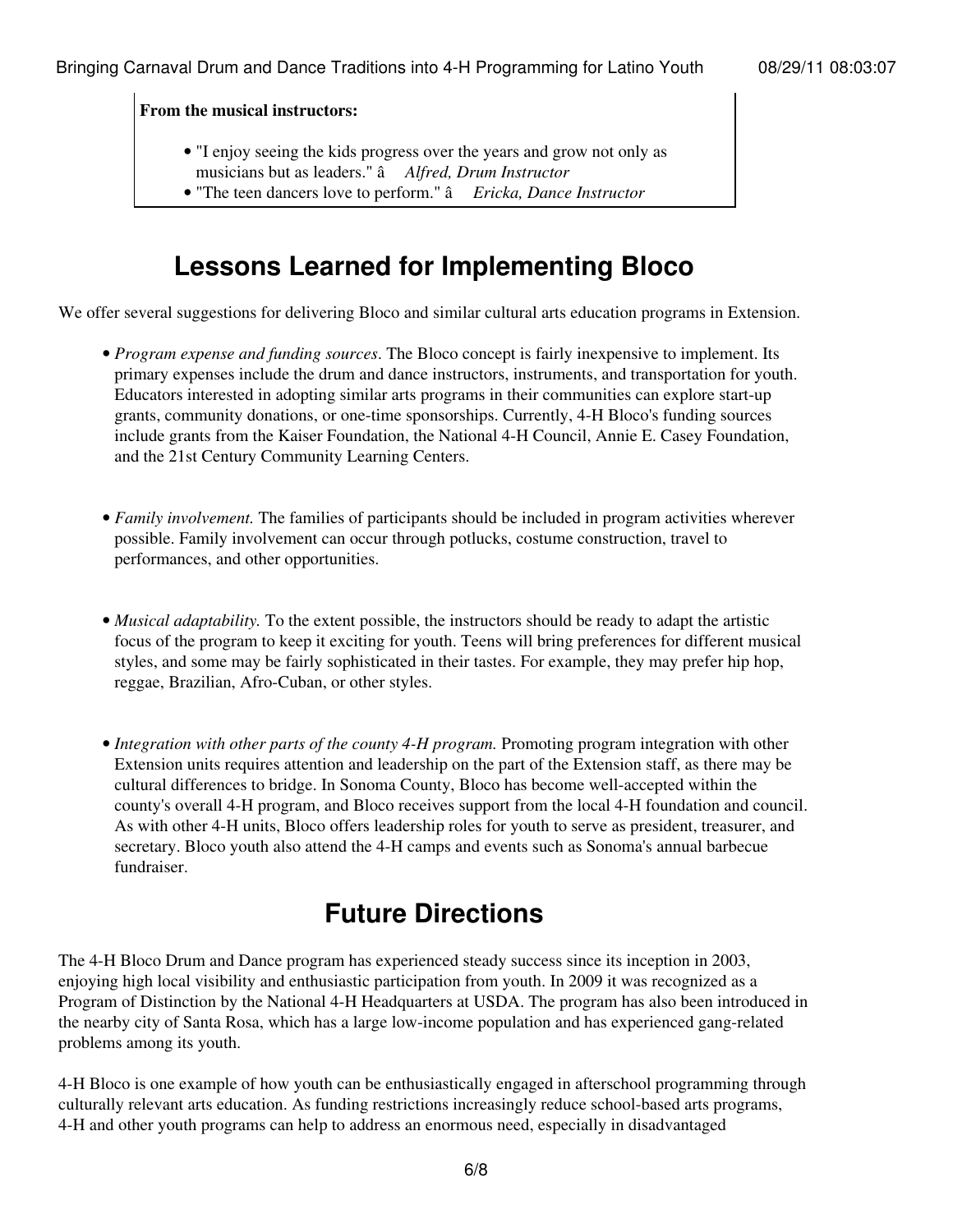communities, to use the arts in support of positive youth outcomes.

### **References**

Blanco-Vega, C. O., Castro-Olivo, S. M., & Merrell, K. W. (2008). Social-emotional needs of Latino immigrant adolescents: A sociocultural model for development and implementation of culturally specific interventions. *Journal of Latinos and Education*, 7(1), 43-61.

Borden, L. M., Perkins, D. F., Villarruel, F. A., Carleton-Hug, A., Stone, M. R., & Keith, J. G. (2006). *Hispanic Journal of Behavioral Sciences*, 28(2), 187-208.

Ferrari, T. M, & Turner, C. L. (2006), An exploratory study of adolescents' motivations for joining and continued participation in a 4-H afterschool program. *Journal of Extension* [On-line], 44(4) Article 4RIB3. Available at: <http://www.joe.org/joe/2006august/rb3.php>

Fiske, E. B. (Ed.). (1999). *Champions of change: The impact of the arts on learning.* Washington, DC: The Arts Education Partnership and the President's Committee on the Arts and the Humanities.

Gadsden, V.L . (2008). The arts and education: Knowledge generation, pedagogy, and the discourse of learning. *Review of Research in Education*, 32, 29-61.

Granger, R. C. (2008). After-school programs and academics: Implications for policy, practice, and research. *SRCD Social Policy Report*, 22(2). Retrieved December 15, 2010, from: <http://www.srcd.org/documents/publications/spr/spr22-2.pdf>

Heath, S. B., & Roach, A. (1999). Imaginative actuality: Learning in the arts during the nonschool hours. In E.B. Fiske (Ed.), *Champions of change: The impact of the arts on learning* (pp. 19-34). Washington, DC: The Arts Education Partnership and the President's Committee on the Arts and the Humanities.

Hirsch, B. (2005). *A place to call home: After-school programs for urban youth*. Washington, DC: American Psy−chological Association and NY: Teachers College Press.

Hobbs, B. B. (2004). Latino outreach programs: Why they need to be different. *Journal of Extension* [On-line], 42(4) Article 4COM1. Available at: <http://www.joe.org/joe/2004august/comm1.php>

O'Neill, S. A. (2005). Youth music engagement in diverse contexts. In J.L. Mahoney, R. W. Larson, & J. S. Eccles (eds)., *Organized activities as contexts of development: Extracurricular activities, after-school and community programs* (pp. 255-273). Mahwah, NJ: Lawrence Erlbaum.

Shernoff, D. J., & Vandell, D. L. (2008). Youth engagement and quality of experience in afterschool programs. *Afterschool Matters*, Occasional paper series #9, 1-14. Wellesley: MA: National Institute on Out-of-School Time. Retrieved from: [http://www.niost.org/pdf/afterschoolmatters/occasional\\_paper\\_09.pdf](http://www.niost.org/pdf/afterschoolmatters/occasional_paper_09.pdf)

Weiss, H. B., Little, P. M. D., & Bouffard, S. M. (Eds.) (2005). *Participation in youth programs: Enrollment, attendance, and engagement. New Directions for Youth Development, No. 105*. San Francisco: Jossey-Bass.

*[Copyright](http://www.joe.org:80/joe/2011august/../../copyright.html) © by Extension Journal, Inc.* ISSN 1077-5315. Articles appearing in the Journal become the property of the Journal. Single copies of articles may be reproduced in electronic or print form for use in educational or training activities. Inclusion of articles in other publications, electronic sources, or systematic large-scale distribution may be done only with prior electronic or written permission of the *[Journal Editorial](http://www.joe.org:80/joe/2011august/../../joe-jeo.html)*